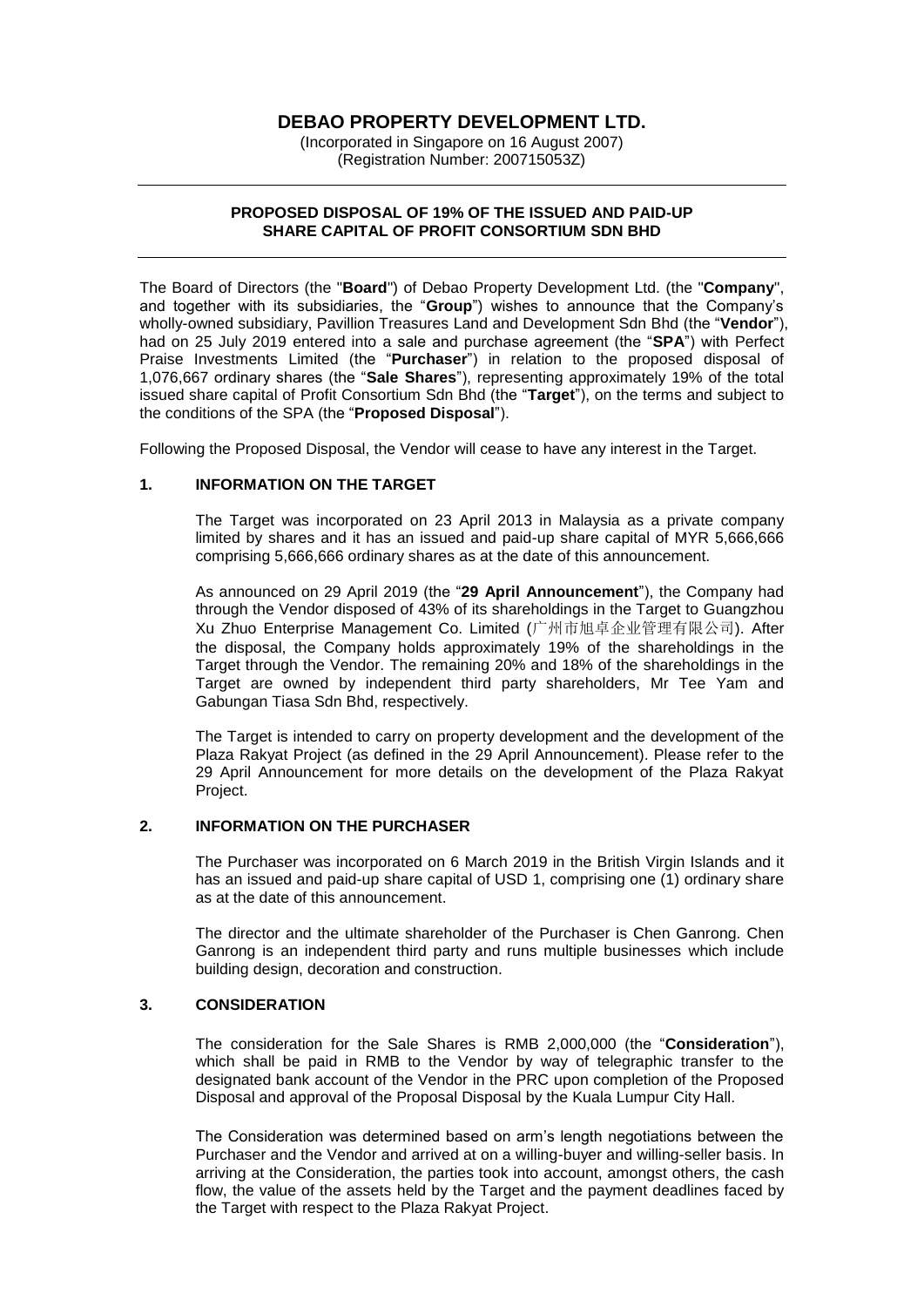Based on the audited financial statements of the Group as at 31 December 2017, the deficit of the Consideration from the Proposed Disposal over the net tangible assets of the Sale Shares shall be approximately RMB 18,278,669. Assuming that the Proposed Disposal had been effected on 1 January 2017, the Proposed Disposal is expected to result in a loss of approximately RMB 18,278,669 to the Group for financial year ended 31 December 2017.

Based on the unaudited financial statements of the Group as at 31 March 2019, the deficit of the Consideration from the Proposed Disposal over the net tangible assets of the Sale Shares shall be approximately RMB19,355,531, and the amount of loss from the Proposed Disposal shall be approximately RMB19,355,531.

# **4. REPAYMENT OF THE TARGET'S ACCOUNTS PAYABLES**

The parties to the SPA agree that the Purchaser or the Purchaser's nominee shall transfer a total amount of RMB 58 million (the "**Transfer Amount**") to the Target for the partial repayment of the Target's accounts payables (the "**Accounts Payables**") as follows:

- (a) Upon completion of the Proposed Disposal and approval of the Proposed Disposal by the Kuala Lumpur City Hall, the Purchaser or the Purchaser's nominee shall transfer the first tranche of the Transfer Amount amounting to RMB 18 million to the Target.
- (b) Upon satisfaction of the above repayment terms in (a) and within three (3) business days of the receipt of the use of land Building Plan approval by the Target, the Purchaser or the Purchaser's nominee shall transfer the second tranche of the Transfer Amount amounting to RMB 20 million (the "**2 nd Transfer**") to the Target.
- (c) The Purchaser or the Purchaser's nominee shall transfer the third tranche of the Transfer Amount amounting to RMB 20 million to the Target within six (6) months from the date of payment of the  $2^{nd}$  Transfer.

Upon receipt of the relevant amounts, the Target shall make payment in settlement of the Accounts Payables. Alternatively, the Target may authorise the Purchaser on its behalf to repay the Accounts Payables to the creditors of the Target.

# **5. VENDOR'S UNDERTAKINGS AND GUARANTEES**

The Vendor has made the following undertakings and guarantees under Clause 2 of the SPA:

- (a) All information as set out in the SPA and such information disclosed or provided to the Purchaser before the date of signing the SPA, including but not limited to the Target's assets, claims, debts, and information and data relating to the Plaza Rakyat Project, are legal, true, valid and do not contain any material misleading statement or which omits or conceal any material fact.
- (b) The Vendor is the legal and beneficial owner of the Sale Shares and has the capacity and rights under the relevant laws to sell the Sale Shares and transfer the rights to the use of land under the Plaza Rakyat Project.
- (c) There are no pledges, claims or any other restrictions created over the Sale Shares prior to the completion of the Proposed Disposal.
- (d) Save as disclosed in the SPA, there are no ongoing litigation, arbitration, legal or administrative proceedings or government investigations relating to matters as set out in the SPA or which may have an adverse effect on the parties to the SPA or affect their performance of obligations under the SPA.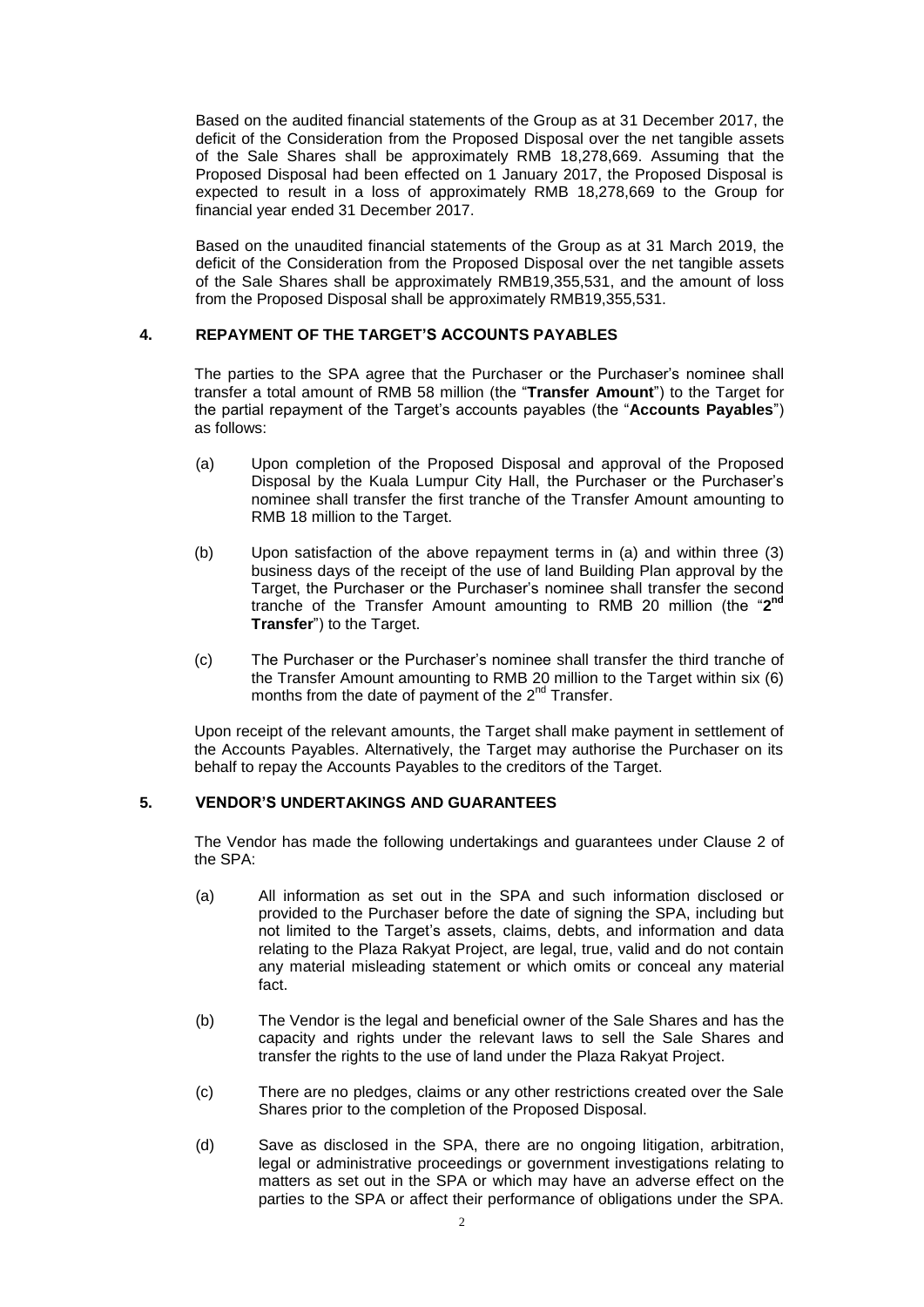The Vendor also guarantees that the tax issues, arbitration, litigation or such disputes which had arisen prior to the Target obtaining the right to use the lands under Plaza Rakyat Project shall not affect the acquisition of the Sale Shares by the Purchaser nor affect the Target's right to use or develop the lands under Plaza Rakyat Project.

(e) Save as disclosed to the Purchaser, the Target does not have any other liabilities (including any unpaid taxes incurred before the signing of the SPA) or contingent liabilities, nor are there any events which may result in the Target being held legally responsible for. There have also been no instances of government investigations on the Target arising from a breach of contract entered into with the government, failing which the Vendor shall compensate such losses suffered by the Purchaser or Target after the completion of the Proposed Disposal.

## **6. PURCHASER'S UNDERTAKINGS AND GUARANTEES**

The Purchaser has made the following undertakings and guarantees under Clause 3 of the SPA:

- (a) It shall pay the Consideration to the Vendor for the acquisition of the Sale Shares and transfer the Transfer Amount to the Target in accordance with the SPA on a timely basis.
- (b) It has duly and validly completed and performed all actions and procedures necessary for the execution and performance of the SPA in accordance with its Constitution, and obtained the resolutions of the board of directors or shareholders necessary for the Proposed Disposal.
- (c) Unless in accordance with the law or due to a non-performance of the SPA, the Purchaser shall not unilaterally terminate the SPA or delay the performance of its obligations under the SPA.

# **7. RATIONALE AND USE OF PROCEEDS**

The Company is of the view that the Proposed Disposal is in the best interests and benefit of the Group.

The Proposed Disposal is an opportunity for the Company to divest its loss-making business entirely. The Target has been incurring significant losses since 2016, owing to high finance cost for the Plaza Rakyat Project, and has accumulated losses since 2016. As at 31 March 2019, the amount of net accumulated losses amounted to MYR 7,993,733.

The Company intends to use the entire proceeds from the Proposed Disposal for the working capital of the Company.

# **8. VALUE OF THE SALE SHARES**

Based on the Group's audited consolidated financial statements for financial year ended 31 December 2017, and the unaudited consolidated financial statements for financial year ended 31 March 2019, the book value and the net tangible assets attributable to the Sale Shares as at 31 December 2017 were approximately RMB 1,725,649 and RMB 20,266,038 respectively, and the book value and the net tangible assets attributable to the Sale Shares as at 31 March 2019 were approximately RMB 1,769,038 and RMB 21,355,531 respectively.

The open market value of the Sale Shares is not available as the shares of Profit Consortium Sdn Bhd are not publicly traded. No valuation was done in respect of the Sale Shares.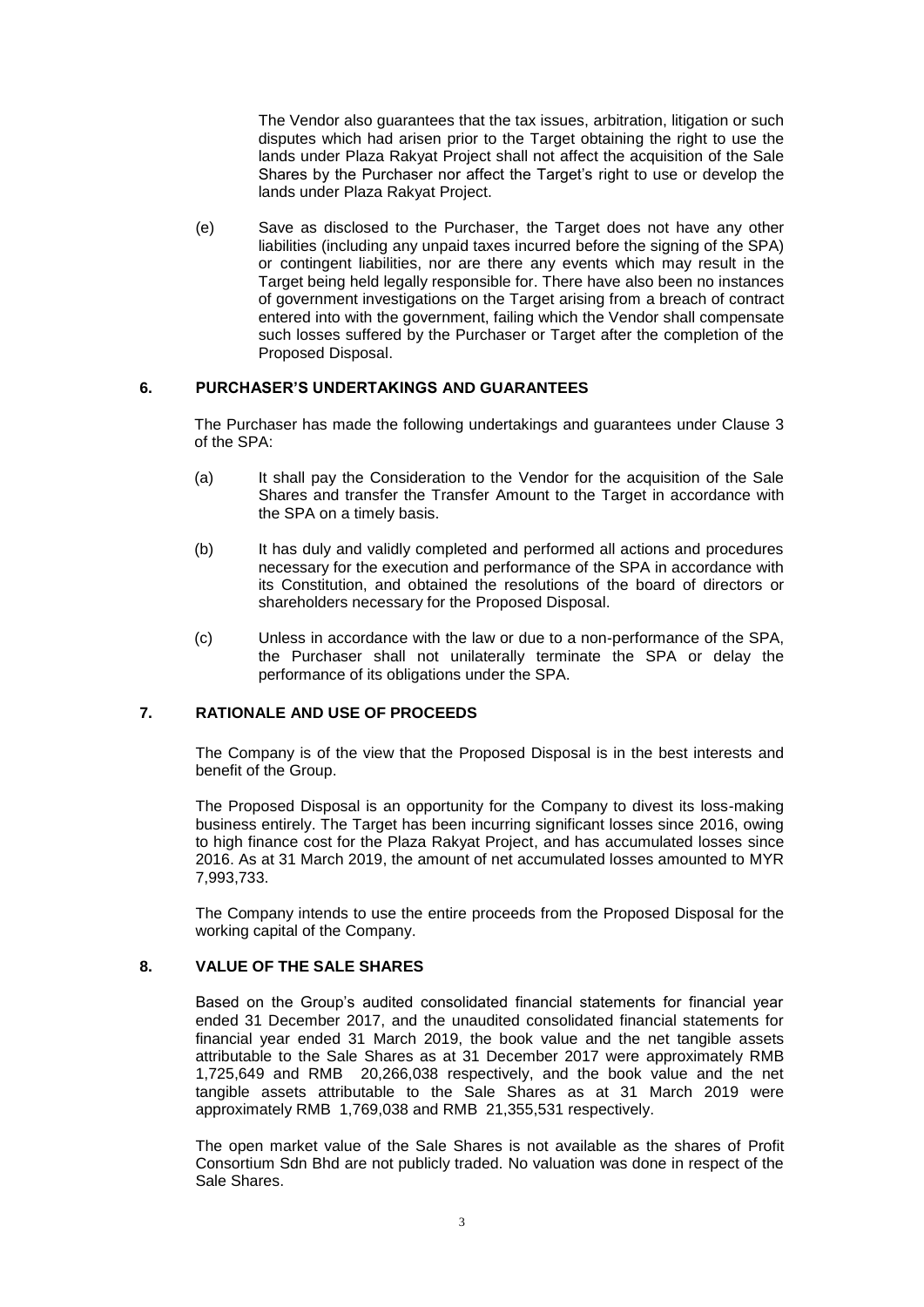## **9. LISTING MANUAL COMPUTATION**

The relative figures computed based on the Group's latest announced unaudited consolidated results for the three (3) months ended 31 March 2019 on the bases set out in Rule 1006 are as follows:

|     | <b>Bases set out in Rule 1006</b>                                                                                                                                                                                                                                                                                                                                                                                                                        | <b>Relative</b><br>Figure (%)           |
|-----|----------------------------------------------------------------------------------------------------------------------------------------------------------------------------------------------------------------------------------------------------------------------------------------------------------------------------------------------------------------------------------------------------------------------------------------------------------|-----------------------------------------|
| (a) | The net asset value of the assets to be disposed of,<br>compared with the group's net asset value. This basis is<br>not applicable to an acquisition of assets.                                                                                                                                                                                                                                                                                          | 1.73                                    |
|     | (S\$4,312,750/S\$249,948,466)                                                                                                                                                                                                                                                                                                                                                                                                                            |                                         |
| (b) | The net loss attributable to the assets acquired or disposed<br>of compared with the group's net loss <sup>(1)</sup> .                                                                                                                                                                                                                                                                                                                                   | $0.4^{(2)}$                             |
|     | (S\$-7,954/S\$-1,972,244)                                                                                                                                                                                                                                                                                                                                                                                                                                |                                         |
| (c) | The aggregate value of the consideration given<br>or<br>received, compared with the issuer's market capitalisation <sup>(3)</sup><br>based on the total number of issued shares excluding<br>treasury shares.                                                                                                                                                                                                                                            | 6.76                                    |
|     | (S\$ 395,600/ S\$ 5,849,976)                                                                                                                                                                                                                                                                                                                                                                                                                             |                                         |
| (d) | The number of equity securities issued by the issuer as<br>consideration for an acquisition, compared with the number<br>of equity securities previously in issue.                                                                                                                                                                                                                                                                                       | Not<br>Applicable <sup>(4)</sup>        |
| (e) | The aggregate volume or amount of proved and probable<br>reserves to be disposed of, compared with the aggregate<br>of the group's proved and probable reserves. This basis is<br>applicable to a disposal of mineral, oil or gas assets by a<br>mineral, oil and gas company, but not to an acquisition of<br>such assets. If the reserves are not directly comparable,<br>the Exchange may permit valuations to be used instead of<br>volume or amount | <b>Not</b><br>Applicable <sup>(5)</sup> |

#### Notes:

- (1) Net loss is defined as loss before income tax, minority interests and extraordinary items.
- (2) Determined by dividing the net loss attributable of approximately S\$7,954 arising from the Proposed Disposal by the Group's latest announced unaudited consolidated net loss of S\$1,972,244 for the three (3) months ended 31 March 2019.
- (3) Based on the consideration of RMB 2,000,000 (equivalent to about S\$395,600 based on an exchange rate of about RMB1.00 to S\$0.1978) and the market capitalisation of the Company of S\$5,849,976 as at 18 July 2019. Under Rule 1002(5), the market capitalisation of the Company is determined by multiplying the number of shares in issue by the weighted average price of S\$0.078 per share on 18 July 2019 (being the last full market day on which the shares were traded preceding the date of the SPA).
- (4) This is not an acquisition.
- (5) This is not a disposal of mineral, oil or gas assets by a mineral, oil or gas company.

As the relative figure as computed on the basis set out in Rule 1006(c) exceeds 5% but does not exceed 20%, the Proposed Disposal constitutes a discloseable transaction within the meaning of Chapter 10 of the Listing Manual.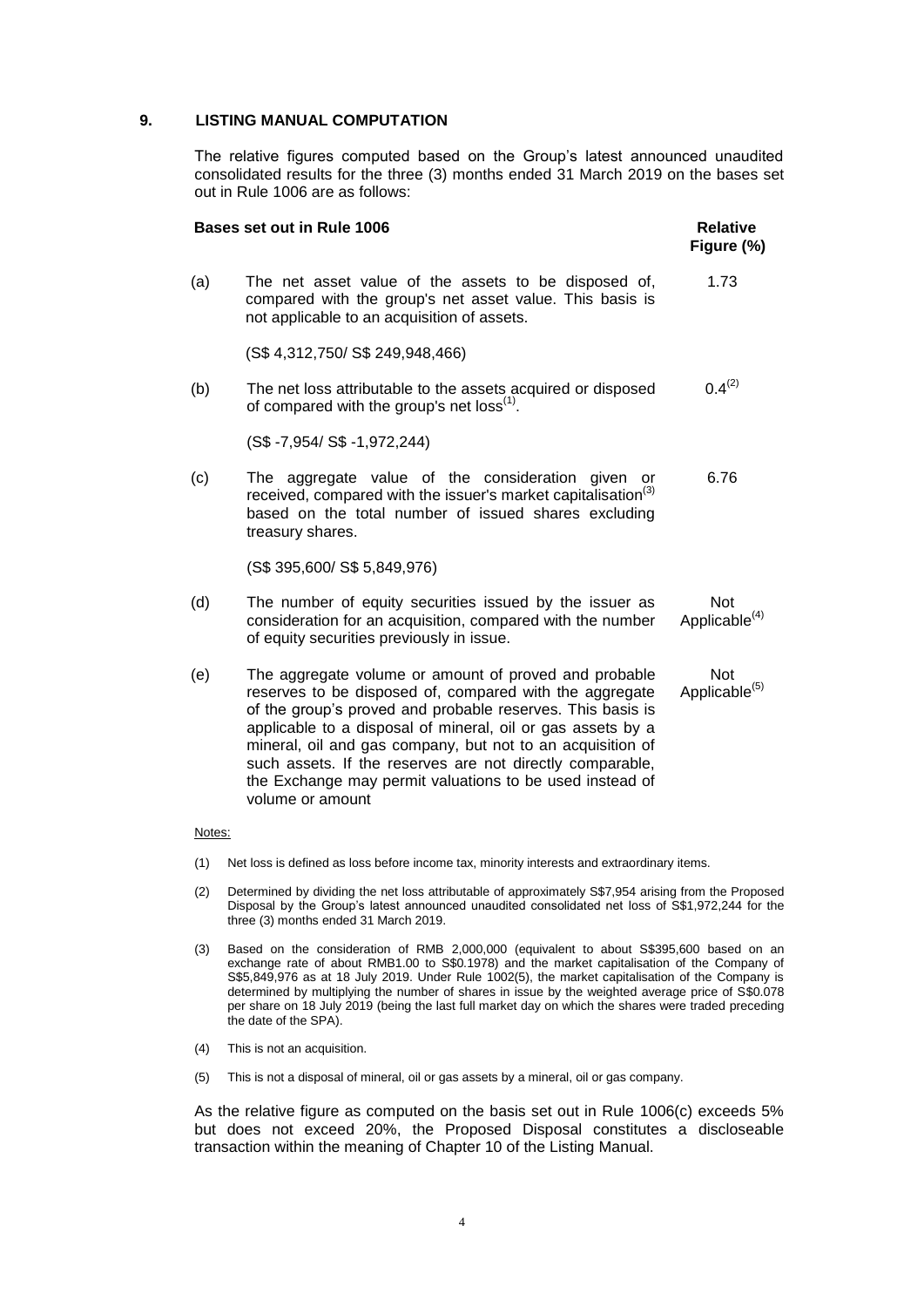## **10. FINANCIAL EFFECTS OF THE PROPOSED DISPOSAL**

- 10.1 The illustrative financial effects on the Group before and after the Proposed Disposal are summarised below and have been prepared using the latest announced unaudited accounts of the Group for the financial year ended 31 December 2018, based on, *inter alia*, the following assumptions:
	- (a) for the purposes of the effect on the earnings per share ("**EPS**") and gearing, the Proposed Disposal had been completed on 1 January 2018, being the beginning of the most recently completed financial year of the Company; and
	- (b) for the purposes of the effect on the net tangible assets ("**NTA**") per share, the Proposed Disposal had been completed on 31 December 2018, being the end of the most recently completed financial year of the Company.

## **(i) Share Capital**

The Proposed Disposal will not have any effect on the issued and paid-up share capital of the Company.

## **(ii) Earnings Per Share**

The effects of the Proposed Disposal on the unaudited consolidated EPS of the Group for FY2018, assuming that the Proposed Disposal had been effected on 1 January 2018, being the beginning of the most recently completed financial year of the Company are summarised below:

|                                             | <b>Before the</b><br><b>Proposed</b><br><b>Disposal</b> | After the<br><b>Proposed</b><br><b>Disposal</b> |
|---------------------------------------------|---------------------------------------------------------|-------------------------------------------------|
| Consolidated net profit<br>(S\$'000)        | $-32,164$                                               | $-35,730$                                       |
| Weighted average number of<br>shares ('000) | 75,000                                                  | 75,000                                          |
| EPS (cents)                                 | $-42.9$                                                 | $-47.6$                                         |

# **(iii) Net Tangible Assets**

The effects of the Proposed Disposal on the unaudited consolidated NTA per share of the Group for FY2018, assuming that the Proposed Disposal had been effected on 31 December 2018 being the end of the most recently completed financial year of the Company, are summarised below:

|                         | As at<br>31 December 2018 | <b>Adjusted for</b><br>the Proposed<br><b>Disposal</b> |
|-------------------------|---------------------------|--------------------------------------------------------|
| NTA (\$'000)            | 239,440                   | 255,282                                                |
| Number of Shares ('000) | 75,000                    | 75,000                                                 |
| NTA per Share (\$)      | 3.19                      | 3.40                                                   |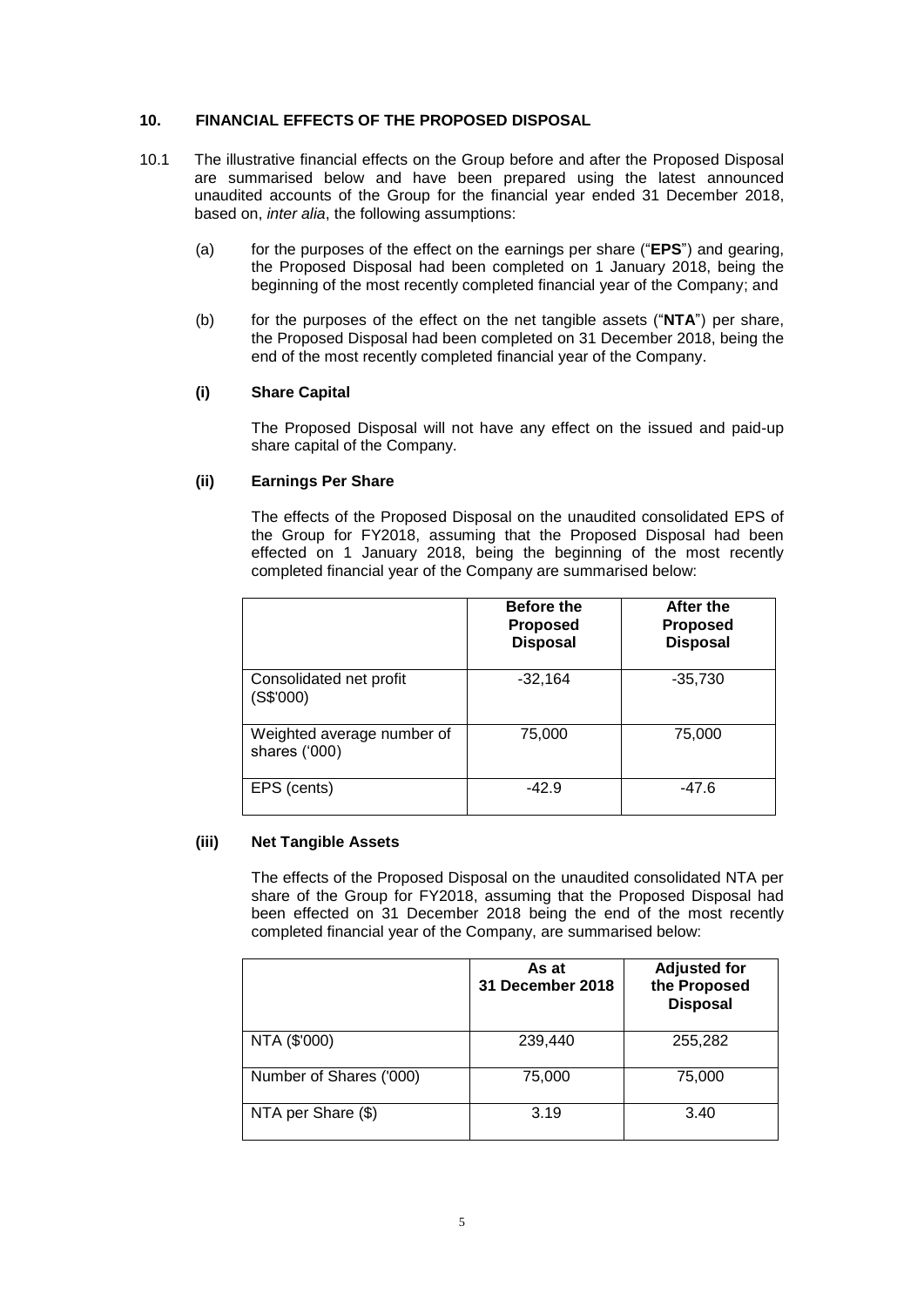# **(iv) Gearing**

The effects of the Proposed Disposal on the gearing of the Group for FY2018, assuming that the Proposed Disposal had been effected on 1 January 2018, being the beginning of the most recently completed financial year of the Company, are summarised below:

|                                       | <b>Before the</b><br><b>Proposed</b><br><b>Disposal</b> | After the<br><b>Proposed</b><br><b>Disposal</b> |
|---------------------------------------|---------------------------------------------------------|-------------------------------------------------|
| Total borrowings (S\$'000) (A)        | 352,134                                                 | 352,134                                         |
| Shareholders' equity (S\$'000)<br>(B) | 254,808                                                 | 251,174                                         |
| Gearing (A)/(B)                       | 1.38                                                    | 1.40                                            |

Note:

For the purposes of the above calculations, "Gearing" means the ratio of total borrowings to shareholders' funds. "Total borrowings" means the aggregate borrowings from banks and financial institutions including hire purchase financing and "shareholders' funds" means the aggregate amount of share capital, asset revaluation reserve, fair value reserve, translation reserve and retained earnings.

#### **11. INTEREST OF DIRECTORS AND CONTROLLING SHAREHOLDERS**

None of the Directors or any of the controlling shareholders of the Company have any interest, directly or indirectly, in the Proposed Disposal, save for their respective shareholdings in the Company.

## **12. SERVICE CONTRACTS**

There are no persons who are proposed to be appointed to the Board in connection with the Proposed Disposal. Accordingly, no service contract is proposed to be entered into between the Company and any such person.

#### **13. DOCUMENTS FOR INSPECTION**

A copy of the SPA is available for inspection during normal business hours at the Company's registered office at 80 Raffles Place, #32-01, UOB Plaza 1, Singapore 048624 for three (3) months from the date of this announcement.

# **14. DIRECTORS' RESPONSIBILITY STATEMENT**

The Directors collectively and individually accept full responsibility for the accuracy of the information given in this announcement and confirm after making all reasonable enquiries that, to the best of their knowledge and belief, this announcement constitutes full and true disclosure of all material facts about the Proposed Disposal, the Company and its subsidiaries, and the Directors are not aware of any facts the omission of which would make any statement in this announcement misleading.

Where information in the announcement has been extracted from published or otherwise publicly available sources or obtained from a named source, the sole responsibility of the Directors has been to ensure that such information has been accurately and correctly extracted from those sources and/or reproduced in the announcement in its proper form and context.